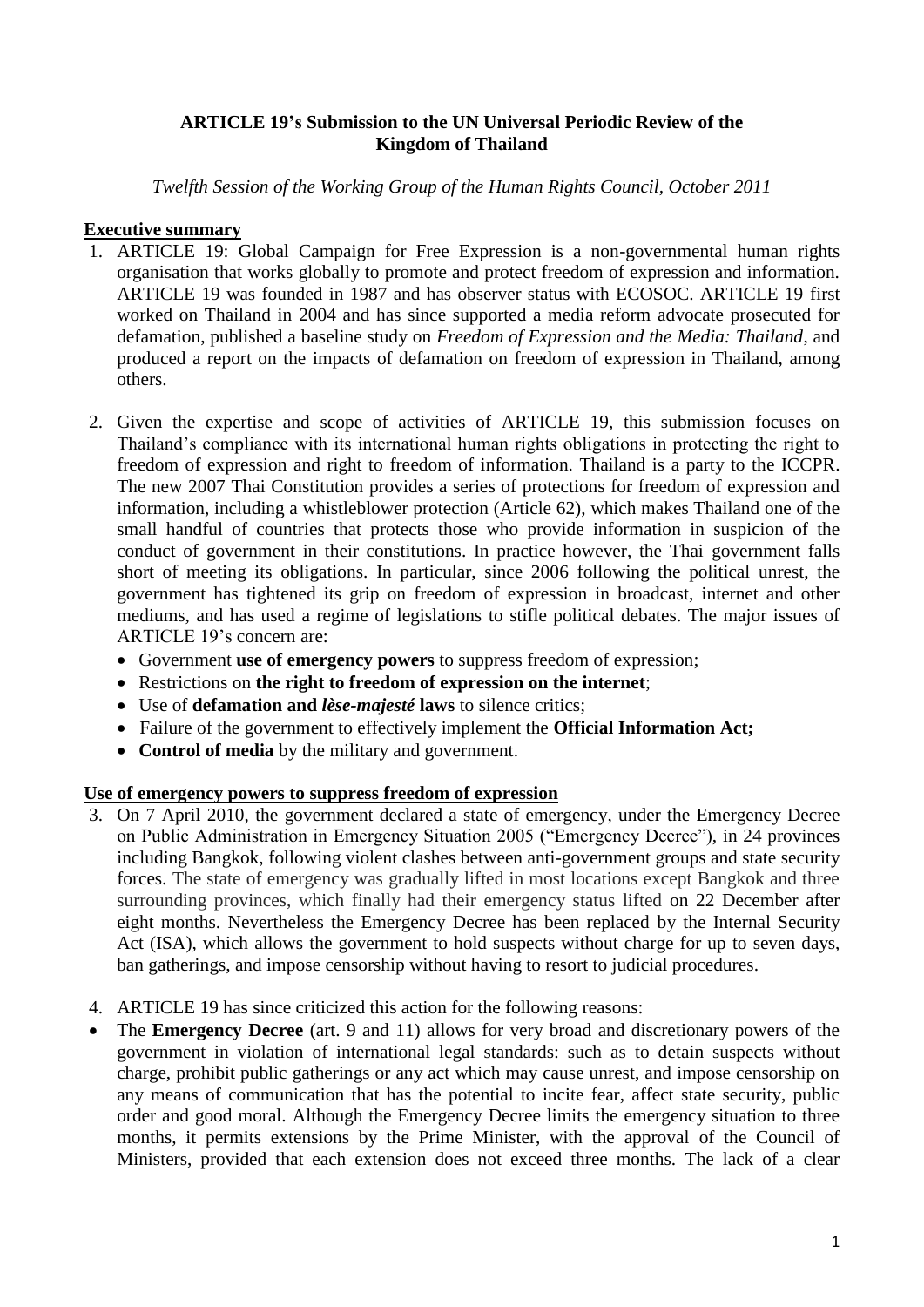requirement for justification of an emergency, gives the government's unchecked power to declare an emergency and restrict free expression at any time and over extended periods of time.

- The emergency powers have been abused in the respective period to target journalists and shut down media channels such as websites, community radios, satellite and online television stations, newspapers and magazines. For example:
	- Two foreign journalists (Hiro Muramoto and Fabio Polenghi) were killed and at least two Thai and three foreign journalists injured during the violent crackdown on protests in April and May 2010. No perpetrators have been brought to justice for the killings so far.
	- On 3 October 2010, Amornwan Charoenkij was arrested for selling slippers printed with the message "People died at Ratchaprasong," referring to the site of the crackdown on antigovernment protests, with photos of Prime Minister Abhisit and Deputy Prime Minister Suthep Thaugsuban.
	- On 19 November 2010, ahead of the UDD commemoration of the Ratchaprasong crackdown, a ban was imposed on the sale, distribution, possession and display of rally materials such as shirts, photographs, illustrations, and printed texts, with punishments of two years in prison and a maximum fine of 40,000 baht (US\$1,335).
	- The government has detained without charge UDD members and their supporters, in unofficial detention sites including military camps, which are more prone to abuse.

#### **Restrictions on the right to freedom of expression on the internet**

- 5. The censorship of the internet and other communications networks in Thailand is of major concern. In particular, the 2007 Computer Crime Act is used aggressively to limit online speech. In addition, other legislation including the Emergency Decree and Penal Code, and informal pressure is used to limit access to content on the internet without adequate legal authority. *Lèsemajesté* is often used as pretence by authorities to limit public comment. Tens of thousands of websites are being blocked, many without any judicial authority.
- 6. The **Computer Crime Act** (CCA), adopted on 18 July 2007, severely undermines the right to freely provide and receive information on the internet, and contradicts with Thailand's domestic and international freedom of expression obligations:
- *Overbroad crimes*. Articles 14-16 of the CCA criminalize publishing information on public computers. The provisions are vague and overbroad and allow for the subjective interpretation by state officials. Between July 2007 to July 2010, there were at least 185 reported cases under the CCA, of which 128 were under Articles 14-16. The offences include providing "false computer data" which would "cause damage to the 3<sup>rd</sup> party" (art. 14.1), or "damage the county's security or cause public panic" (art. 14.2), an "offense against the Kingdom's security" (14.3) or "of a pornographic nature" (14.4). None of these crimes is defined further. It is also an offense to forward information of this type if it is "already known" to be one of the above categories. (14.5)
- *Liability of website hosts.* Article 15 of the CCA imposes liability on internet service providers (ISPs) for their users' activities. While it states that liability should only be imposed when the host is acting "affirmatively", in practice, its application has been one of strict liability in violation of international standards. In a case currently under trial, Chiranuch Premchaiporn, the editor of the news website *Prachatai*, has been charged under these provisions for antimonarchy comments made on the site by anonymous visitors. Despite her immediate cooperation with the authorities to remove the problematic remarks, she is facing up to 50 years of imprisonment if found guilty.
- *Edited Pictures.* Article 16 prohibits publishing modified pictures, which could "impair a 3<sup>rd</sup> party's reputation" or cause the  $3<sup>rd</sup>$  party to be "isolated, disgusted or embarrassed". This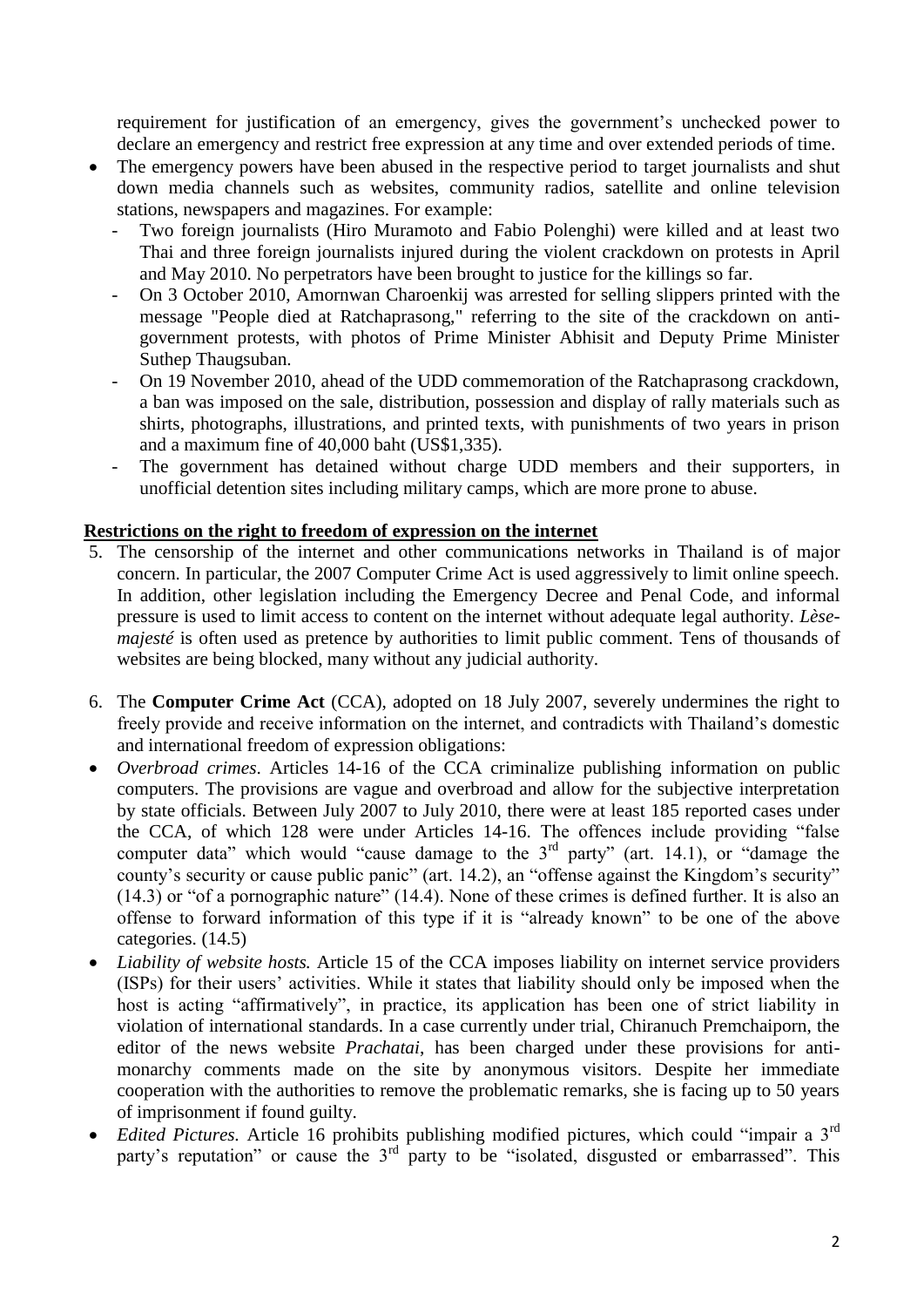effectively bans the publishing online of any critical photographs as it prohibits standard photographic techniques such as cropping and enhancing.

- *Blocking of websites*. The overbroad blocking of websites in Thailand is endemic. Websites are being blocked often without any court authority, not based on harm but on subjective, unchallenging decisions by officials acting in secret. Article 20 of the CCA allows authorities to petition a court to block access to websites. There have been at least 117 court orders issued since the promulgation of the CCA. At least 74,686 sites and pages have been blocked. The Emergency Decree (art. 9.3) imposed in many provinces since April 2010 is also used to block websites. The Centre for the Resolution of the Emergency Situation (CRES) has blocked an additional tens of thousands of sites without a court order. No finding of illegality is required as is under the CCA. In addition, state officials often block websites using other methods, such as sending official letters requesting cooperation from ISPs, without any legal authority. Further provisions grant the Ministry of Information and Communication Technology (MICT) discretionary powers to block or halt the dissemination of computer data related to an offence against the royal family under Article 112 of the Penal Code.
- *Surveillance of users not suspected of a crime.* Article 16 requires ISPs, cybercafés etc. to retain information about all users for 90 days regardless of whether they have been considered to commit a crime. Regulations issued in 2008 set out powers. Article 18 of the CCA gives authorities strong powers to be able to seize computers and data. Three of the sections, including demanding traffic data from ISPs, do not require a court order. This is a violation of both the Thai Constitution and international law protecting personal life and data and has an additional chilling effect on freedom of expression.

#### **Use of defamation and** *lèse-majesté* **laws to silence critics**

- 7. Powerful elites, companies and politicians frequently use both **criminal and civil defamation** to intimidate, bankrupt and imprison their critics. Defamation is a criminal offence under the 1956 **Penal Code**, amended in 2003. Contrary to international standards, it does not prohibit public bodies from initiating defamation cases, or requires public figures to be more tolerant of criticism than ordinary citizens. ARTICLE 19 has long argued that criminal defamation constitutes a disproportionate interference to the guarantee of freedom of expression.
- 8. In addition under the **Civil and Commercial Code**, no limit is set on the compensation for defamation, leaving it entirely to the discretion of the court. In recent years, big corporations including Picnic Corporation and Tesco Lotus (local branch of the U.K.-based company Tesco) have sought exorbitant damage claims (as high as hundreds of millions of US dollars) for comments made in the media. Although the courts rarely grant awards as large as those claimed, this strategy works effectively to frighten defendants into settling the disputes through out-ofcourt negotiations. Major businesses have also used advertising to pressure newspapers to settling defamation cases.
- 9. Freedom of expression is further compromised through the *lèse-majesté* **law**, which is classified under Offences Relating to the Security of the Kingdom in the Penal Code. It carries a maximum of 15 years of imprisonment if one is found guilty "to defame, insult or threaten the King and his family" (art. 112). By providing special protection for the royalty, the *lèse-majesté* law is in breach of international guarantees of freedom of expression, which require public figures to tolerate more, rather than less, criticism.
- 10. Since the military coup in 2006, there has been a sharp increase in *lèse-majesté* charges, frequently used to silence oppositional voices in the name of protecting the royalty. The *lèse-*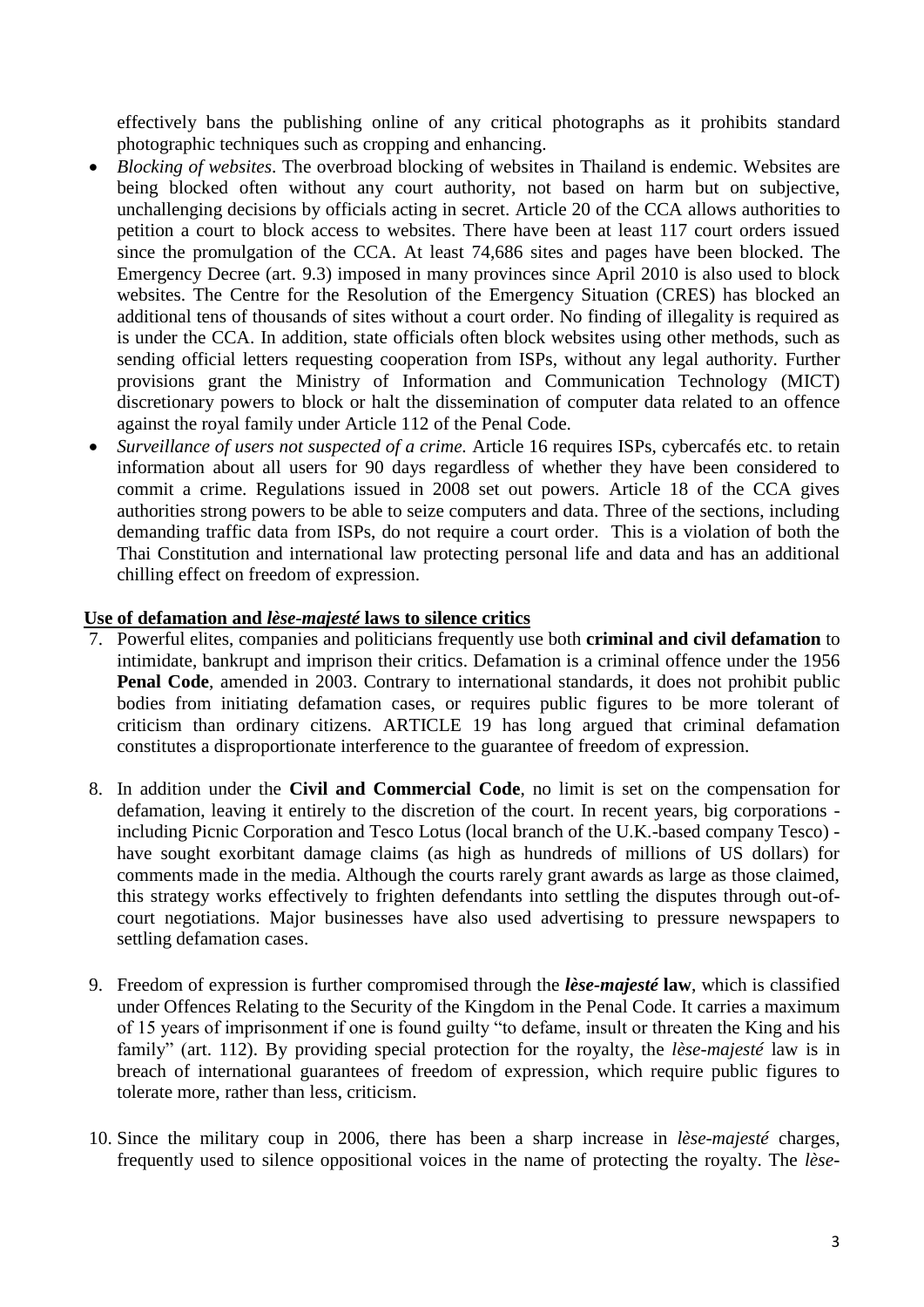*majesté* law is often used in conjunction with the 2007 Computer Crime Act to restrict expression on the internet. Examples include:

- Daranee Charnchoengsilpakul was convicted for making anti-royalty speeches at UDD rallies in 2008. She petitioned against the judge's decision to hold her case behind closed doors for national security reason, claiming it contravened the constitutional provision for an open trial. The Criminal Court declined to forward her petition to the Constitution Court and sentenced her to 18 years in prison on 28 August 2009. Daranee then took the case to the Appeals Court, which ruled in her favour and annulled the jail sentence on 9 February 2011. The case is pending the Constitution Court's ruling.
- In the *Prachatai* case mentioned in the previous section, its editor is also separately charged for violating *lèse-majesté* in addition to the CCA.
- Suwicha Thakhor, a Thai blogger, was sentenced to ten years in jail on 3 April 2009 for posting an image on the internet that was deemed to have insulted the royal family. He was found guilty of violating both the *lèse majesté* law and the CCA. He was eventually released on 28 June 2010 on royal pardon.
- A number of foreign writers have also been accused of *lèse-majesté*, including Australian writer Harry Nicolaides, Thai-British academic Giles Ji Ungpakorn, and BBC Southeast Asia correspondent Jonathan Head.

#### **Failure of the government to effectively implement the Official Information Act**

- 11. Thailand became the first Southeast Asian country to provide a legal guarantee to the right to information when the **Official Information Act** (OIA) was passed in 1997. But 13 years on, the legal and practical enforcement of this right remains weak.
- 12. The OIA falls short of meeting international standards in a number of areas:
- Article 11 states that state agency must respond to the public's information request "within a reasonable time." The lack of a clear time limit has allowed state agencies to delay response often for months before eventually denying a request without giving any reason. It has also been used to block further information release.
- Under Articles 14 and 15, information that "may jeopardize the Royal Institution" cannot be disclosed. Furthermore information relating to the royalty is to be kept secret for 75 years, as compared to the 20-years duration for other state secrets. This exception restricts the public's ability to access information held by the Royal Institution that can affect their lives, or to hold members of the royalty accountable for their actions.
- The OIA prescribes much harsher punishment for officials disclosing restricted information than those found to have failed to give access to information. It therefore serves to enhance the culture of secrecy that has characterised Thai bureaucracy.
- The Official Information Commission (OIC) is not independent as it is part of the Prime Minister's Office, which has the power to undermine information disclosure.
- 13. Implementation of the OIA has taken a downturn since 2000. There is no current data on the extent to which the Thai people have made use of the OIA. Media workers have surprisingly shown little interest in using the OIA to obtain information. Over 4,000 government agencies throughout the country have still not set up a right to information unit. Many agencies also fail to comply with their legal obligation to proactively disclose a number of types of information such as powers and duties of the agency, budgets, and concessions to individuals for public service provisions.
- 14. Nevertheless, there has been a positive development in access to environmental information. A landmark decision made by the OIC on 7 June 2010 specified that information relating to